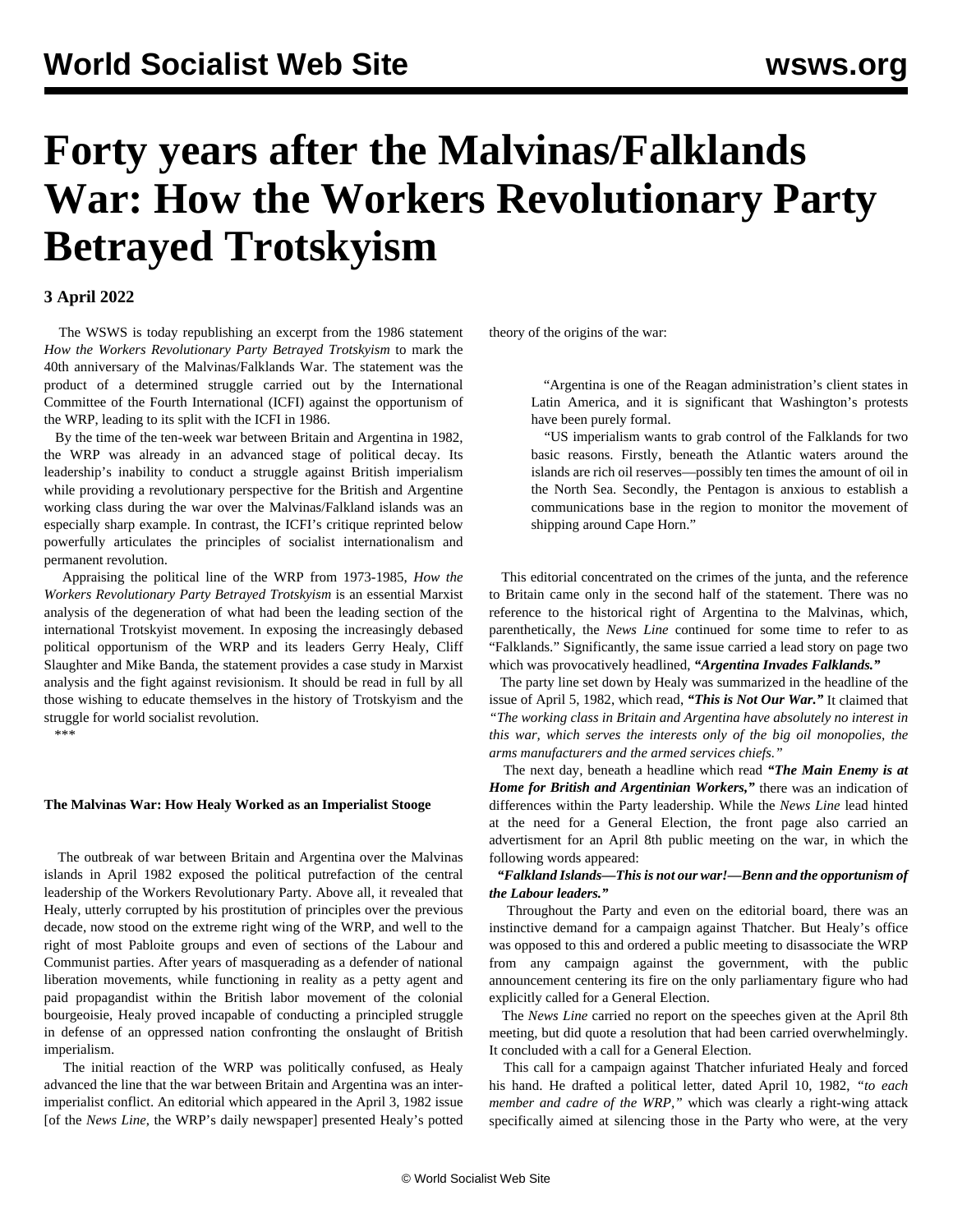least, critically supporting Benn's call for the bringing down of the Tory government. It can be safely said that never in the entire history of the Fourth International had the principal leader of any national section resorted to such vulgar sophistries to justify capitulation to an imperialist government and to oppose the right of a semi-colonial country to defend itself against imperialist attack.

 The letter began by fabricating a politically-fictitious scenario to misrepresent the essential class issues at stake in the war:

 "1.The inter-imperialist crisis over the future of the oil deposits in the vicinity of the Falkland Islands (!!) is a further powerful testimony of the break-up of the economic and political relations within the camp of world imperialism.

 "Secretly (!), US imperialism supports Argentina, while professing friendship toward Britain. In reality, the driving force behind the hypocrisy of this two-faced relationship is the worldwide decline of US imperialism itself."

 This bizarre theory of the origins of the conflict, contradicted by the indispensable role played by the United States in supplying and protecting the British fleet as it sailed into the South Atlantic, served as the basis for defining the war as an "inter-imperialist crisis." This false characterization became the basis for denying political support to the Argentine masses in their struggle against British imperialism. The letter continued:

 *"For Britain, driven to desperation about the future of its enormous investment in the North Sea, in the face of the world slump in oil prices, the consequences are catastrophic. If its phased-out Navy strives to resurrect the spirit of Pirate Drake, it has nothing to do with the future of the 1,800 semi-feudal old-style Englanders who inhabit the islands. Oil is the basic issue, especially if it can be produced more cheaply than in the North Sea, thus assisting the partial recovery of at least some of the burdens of excessive capital expenditure. So the Naval and nuclear juggernauts fly the flag' in a military adventure which***they cannot win**" (Emphasis in the original).

 Healy knew even less about geography than he did about the Leninist principle of self-determination. He offered no economic analysis to substantiate his claim that *"Oil is the basic issue"* nor did he explain how deposits at the bottom of the South Atlantic, 8,000 miles from Britain, could be extracted more cheaply than oil in the North Sea. Moreover, Healy did not attempt to reconcile the contradiction between his claim that oil *"in the vicinity of the Falkland Islands"* will solve the problems of *"excessive capital expenditure"* in the North Sea and the reality of the billions of pounds sterling being spent by the British government to sail the fleet into the South Atlantic. This would all be comical were it not so politically disgusting.

 The abysmal level of Healy's political reasoning was also exposed in his categorical assertion that Britain *"cannot win."* The prediction was not only wrong; it exposed the unseriousness with which he approached the political tasks of the WRP. If he really anticipated an imminent military catastrophe for British imperialism, two fundamental conclusions would have been immediately drawn by any Marxist. The first, was that the destruction of the British fleet in Argentina and a corresponding loss of thousands of lives would produce the immediate collapse of the Tory government and create, almost overnight, an intensely revolutionary situation. The second, flowing from the first, was that the WRP must work might and main for such a military defeat and prepare the party for the probable consequences. Healy neither drew the first conclusion nor worked on the basis of the second.

mistaken for senile ramblings. The crisis of bourgeois rule was depicted as a problem of *"indecisive capitalist statesmen and great scandals. From the patriarch Macmillan (you've never had it so good' Supermac) to Profumo. From Sir Harold and 'slagheap speculation', to I'm a Tory now' Marcia. From the 'New Horizon' Kennedys to the disaster of the Bay of Pigs. From Nixon to Watergate. From Reagan to who knows what? etc., etc."*

 He finally arrived at the class nature of the war, and proceeded to quote a section from Volume 21 of Lenin's *Collected Works*, dealing with the attitude of socialists toward war; and then immediately proved that he did not understand what he had quoted:

 "These Leninist principles are as basic to the Falkland Islands today as they were when he wrote them in 1915. We are dealing with our attitude towards imperialist war, as it is a conflict in reality between British imperial interests and those of the Argentine Junta acting as a front for the United States, in which 'War is the continuation of politics by other (i.e. by violent) means."

 The Lenin quotation had stressed that Marxists *"deem it necessary to study each war historically (from the standpoint of Marx's dialectical materialism) and separately."* As this was completely contrary to the subjectivism of Healy—who denied the existence of any historical content within dialectical categories and who believed that the memorization of the names and sequences of the logical concepts, jotted down in the course of a confused reading of Hegel, could be used to justify his arbitrary impressions and supply the desired answer to any political problem—he refused to apply this correct logical-historical method to the study of the Malvinas War. The first casualties of his ignorant disdain for Marxism were the fundamental political categories of **oppressed and oppressor** nations—without whose proper use it is impossible to define any war in the imperialist epoch.

 Incapable of distinguishing between imperialist Britain and Argentina, Healy essentially reproduced the petty-bourgeois position of Shachtman, who in the 1940's characterized all wars, even the struggle of China against the Japanese occupation, as inter-imperialist conflicts. Like Shachtman, Healy concluded that it was impossible to base the party's position on "an *abstract* characterization of the class character of the state involved in the war," but rather proceeded from a supposedly concrete examination of the "realities of living events"—in this case, a dispute over oil with Argentina fronting for US imperialism.

 Thus, Healy declared in words which should be branded on his backside: *"It is not* (emphasis in the original) *at all a question that historically the islands belong to Argentina as that cowardly organ of revisionism* Socialist Worker *implies..."* He also objected to the following statement which appeared in the newspaper of the British Pabloites, who declared that the British imperialists *"have no right to the territory against the rights of the Argentinians."*

 Healy then visited his wrath against the centrist MP Tony Benn who had the temerity to respond to the Malvinas War with a call for the bringing down of the Tory government—which was, under the circumstances, to the left of Healy's cowardly position. The WRP's "theoretician" gave a dazzling display of his "practice of cognition" by producing a series of sophistries aimed at justifying his dastardly opposition to Benn's correct demand.

 "Benn can call for bringing Thatcher down, knowing full well that the chauvinism not only within the right-wing Labourites but

The letter was loaded down with banal non-sequiturs that could be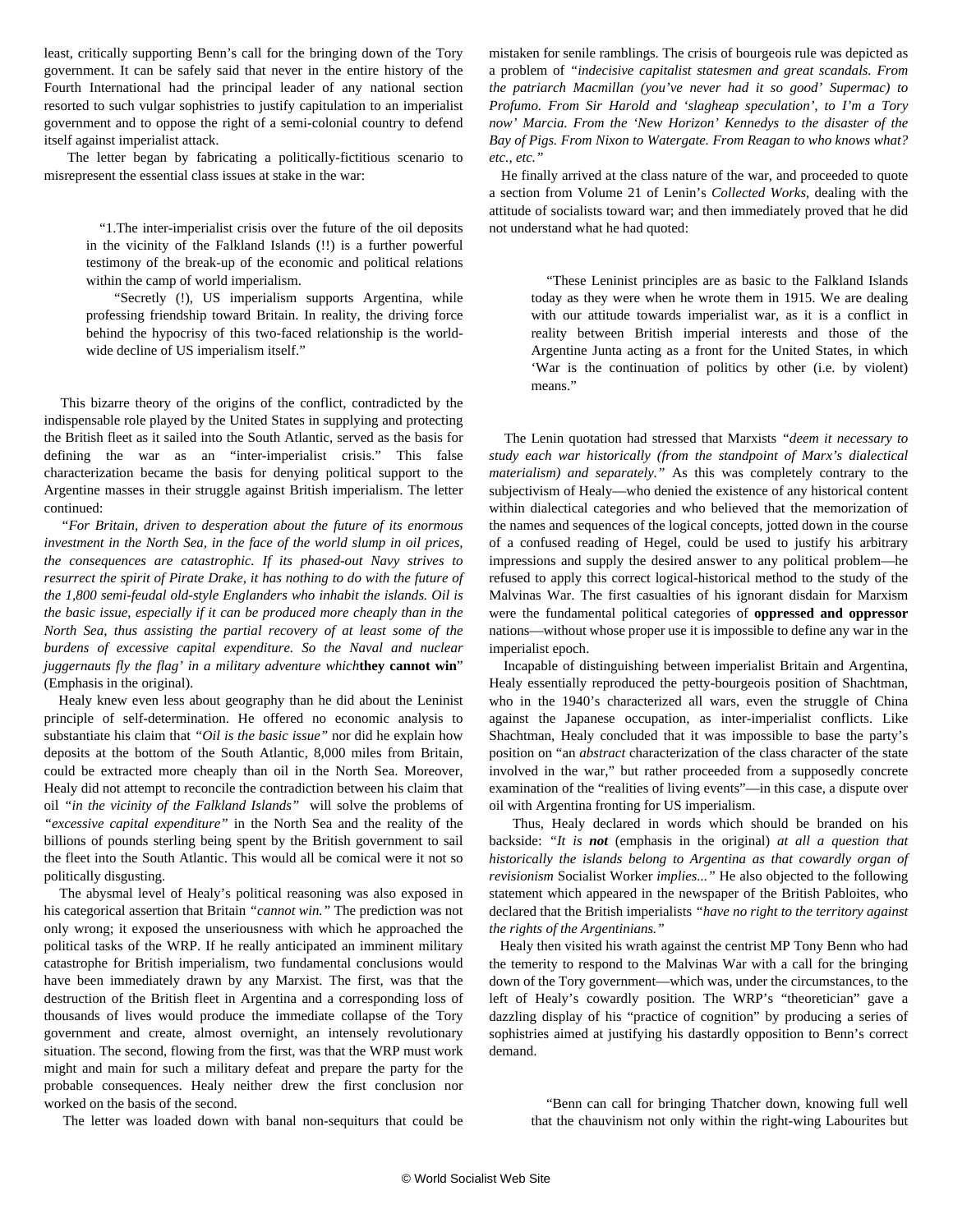the so-called left' as well will ensure that the Tories will have a parliamentary majority and are immediately in no fear of their government being brought down."

 While Benn at least was prepared to fight the chauvinism within the Labour Party and oppose the imperialist war openly, Healy, a political coward who was thoroughly intimidated by the dispatching of the British fleet, wrote off the possibility of any struggle against Thatcher.

 Within this context, Healy's denunciation of Benn for "parliamentary opportunism" was sheer duplicity. In practice, he was defending the Tory government.

Healy then summarized his political conclusions:

 "a) The source of the crisis is the continued break-up of the economic and political base of world imperialism.

 *"*b) For the workers in Britain and Argentina who **have no country, the main enemy is at home**. **The war is not our war**. It has arisen out of the totally **REACTIONARY NATURE OF IMPERIALISM**.

 "c) The workers of Britain and Argentina must work for the defeat of their own ruling class. The ruling class who today intensify their campaigns to justify **their war**, will just as easily turn their guns on the working class in Britain as they have done in Argentina over many years past."

 "d) The working class in Britain and Argentina, as Lenin explained, must actively prepare the defeat of their own ruling class by developing the struggle to turn imperialist war into civil war and thus take advantage of the growing weaknesses of the imperialist ruling class."

 Having already defined the war incorrectly as an inter-imperialist conflict and having refused to give even critical support to Benn's call for the bringing down of the Tory government, Healy's reference to civil war was utterly hollow and hypocritical. Behind Healy's vague and eclectic formulations lay a calculated opposition to any policy, slogan or practical activities that would bring the WRP into conflict *with the* capitalist state and disrupt the imperialist war. Thus, the letter did not put forward a *single* concrete proposal for action *within the British labor* movement. In *this* internal letter to the party cadre, in the *midst* of a war crisis, there was not to be found a *single* political slogan or a proposed tactical initiative.

 Rather, Healy concluded his letter by instructing the members to fulfill petty organizational quotas set by the Party apparatchiks to meet the financial requirements of their London bureaucracy:

 "a) We need an increase of 1,800 News Line sales each and every day from Monday April 19th, 1982.

 "We need that vital £20.000 towards the Youth Training Fund by the same date Monday April 19th.

 "These are two essential and vital practices directly connected to the revolutionary struggle against imperialist war over the Falkland Islands. Without such practices we can use all the 'left words' we like and do nothing more than disappear into the swamp of revisionism and reformist Labourism:

 "Here we have the test of tests... We await with some anxiety your most revolutionary and practical answers by April 19th."

These paragraphs represented the most consummate and, in this case,

politically sinister, opportunism: he attacked the call for a General Election and the bringing down of the Tories with disparaging sarcasm—*"we can use all the left words we like"—*and made the continued inflow of money into the center *"the test of all tests."* These are the words of a man who had become utterly insensitive to the needs of the class struggle and the historical responsibilities of the Party he represented. Healy awaited *"with some anxiety"* not the reports from the field on the sentiments of the working class *and* the labor movement's response to the party line but *"an increase of 1,800 News Line sales"* and *"that vital £20,000."* His response to the war was not that of a Bolshevik nor even that of a left-centrist, but of a cowardly petty-bourgeois reformist careerist whose only concern was to defend the party coffers.

 This time Healy had gone too far for even Michael Banda, who found it impossible to close his eyes to Healy's shameless defense of British imperialism. With Healy's letter already printed and on its way to Party branches, Banda issued a protest and demanded an immediate change in policy, along the line of the resolution that had been passed at the April 8th meeting. Seeking to head off a political scandal, Banda convinced Healy to recall his political letter and those which had gone out were collected and returned to the center. Banda then supervised a cut-andpaste redrafting of the Political Letter, dropping all attacks on the revisionists and Tony Benn and adding one crucial paragraph following the reference to Lenin:

 "There is one vital historical difference. The Argentine resistance to British imperialist interests invokes a powerful element of the National Liberation struggle, since the islands belong historically speaking to Argentina and the country has every right to have them returned. Hence the spontaneous mobilization of the masses demanding they should be returned."

 This political shift was gradually worked into the policy of the News Line. On April 13, 1982 the *News Line* finally denounced "The Thatcher government's imperialist war against Argentina" and by the next day the WRP included in its front page May Day advertisement two new slogans: "Down with Thatcher's imperialist war over the Falklands!" and "Mobilize the working class to bring down the Tory government!"

 Three and a half years later, in the midst of the explosion that followed the exposure of Healy's depraved abuse of female cadre, Banda glorified his own role in opposing Healy's line on the Malvinas war. But as the facts show, his "struggle" against Healy was conducted in an utterly unprincipled manner, behind the backs of the Party membership and the International Committee.

 At issue was not merely an episodic error in political analysis. Healy's Political Letter was consciously directed against a section of the labor movement and those within the WRP who called for action against the Tories. In other words, Healy's real starting point was not an incorrect evaluation of Argentina's claim to the Malvinas but an adaptation to the British imperialist establishment. His definition of the war as an interimperialist conflict was derived from his opposition to any mobilization of the working class in defense of Argentina.

 Under these conditions, the failure of Banda—and, we might add, Cliff Slaughter—to challenge Healy openly in front of the entire Party and the International Committee—was of a far greater political significance than the hasty and face-saving correction. No political explanation was offered to the membership about the circumstances surrounding the change in line. The first commandment of Bolshevism, to expose the right wing within the party, was violated. Later in 1982, when a member of the WRP Central Committee wrote to Banda and complained about the political cover-up, he was summarily expelled. All this amounted to a conscious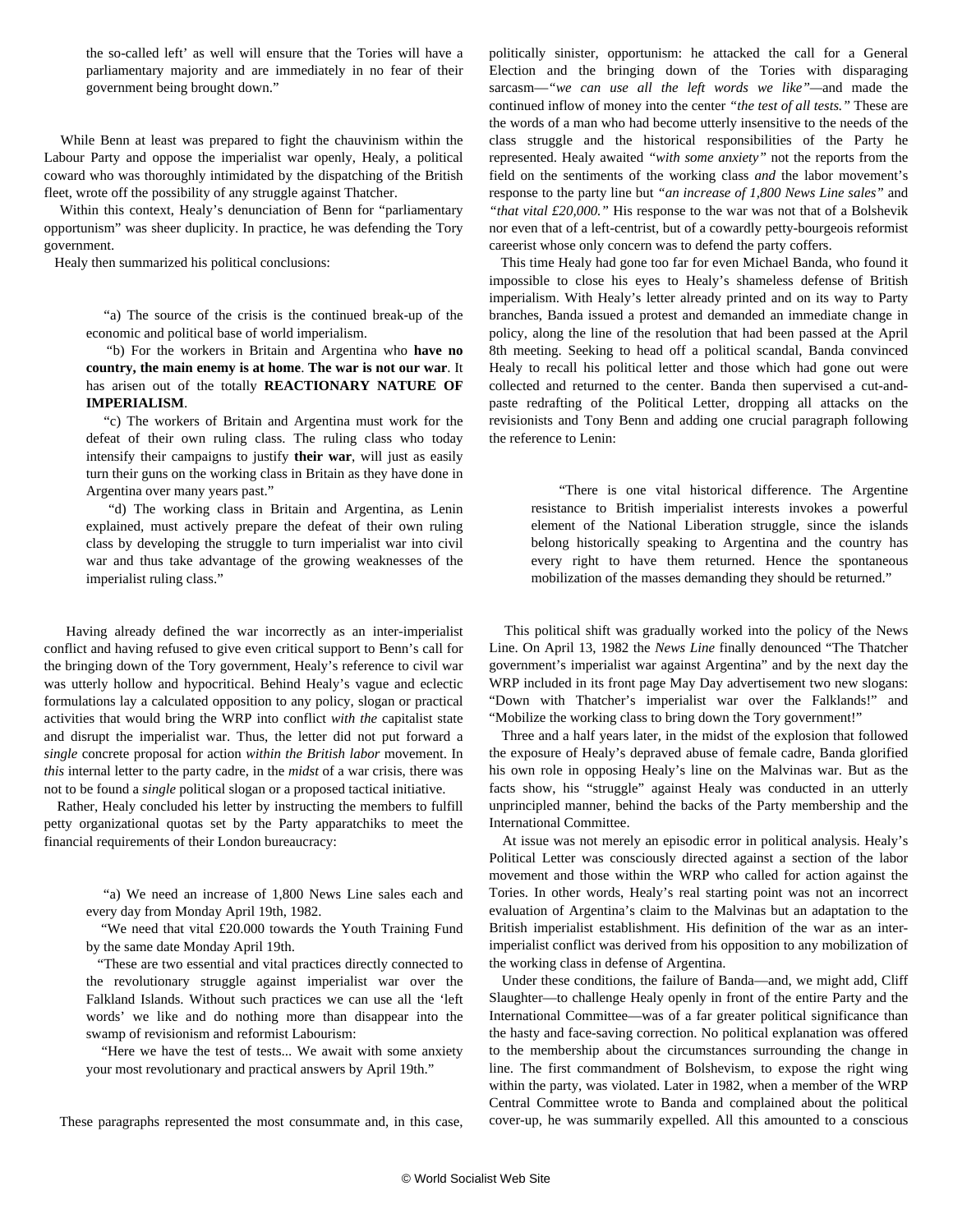cover-up of Healy's role within the leadership as a political lackey of British imperialism. Banda, in effect, left the time-bomb ticking inside the WRP and the International Committee of the Fourth International. He knew, as did Slaughter and all those privy to the events of early April 1982, that Healy was politically unfit to continue inside the leadership of the Trotskyist movement.

In articles which appeared in the *News Line* during the war, scathing denunciations were made of various right-wing tendencies within the labor movement whose positions were similar or identical to Healy's. In the issue of May 28, 1982, in response to a reader who confessed disgust with the pro-imperialist policies of the Labour Party leadership and who asked for an explanation of their role, the *News Line* replied:

 "The first and most important point to grasp is that Foot and his henchmen are not 'bad' individuals who have committed a 'mistake' and that our task is to try to correct them."

 In another question about the war policy of the "Militant" group, which in no way differed from that of Healy, the *News Line* replied in its June 12, 1982 issue:

> "The 'Militant' tendency is a group of renegade fake 'Trotskyists' who provide a cover for the right-wing in the Labour Party. Masquerading as Marxists, the role of 'Militant' is to try and block those moving towards serious revolutionary politics...In reality, they are abject reformists, adherents of the parliamentary road to socialism, and close collaborators with the bureaucracy against left-wing members of the Labour Party.

> "Thus the call for a 'class stand' against the war is merely a smokescreen behind which 'Militant', in fact, line up with the Labour right wing (**as Healy did against Benn**) and British and American imperialism in the reactionary imperialist war against Argentina."

 In the August 1982 edition of *Labour Review*, Slaughter wrote a merciless analysis of the political line of "Militant" leader, Ted Grant. He used such phrases as "farrago of nonsense," "sentimental drivel," and "hopeless confusion" to characterize Grant's "Healyite" equation of Argentina and Britain, warning that "he strives to 'bend' Marxism to fit his opportunism and betrayal." He mocked Grant for denying what "every man and woman all over the world fighting against imperialism has understood..." and he concluded that "This treachery, masquerading as Marxism, must be exposed in every way possible," (pp. 11-15) But this rule did not apply to the central leader of the WRP.

 There is still another side to this lugubrious tale. In the course of correcting Healy's grotesque right-wing line, Banda introduced a few opportunist novelties of his own. In a reply to a reader who asked what position the WRP would adopt toward the Argentine junta if it worked in that country, the response which appeared in the daily "Questions & Answers" column, for which Banda was politically-responsible, explained:

 "A section of the International Committee of the Fourth International in Argentina would unconditionally support the Argentine bourgeoisie against British imperialism...

"A Marxist party in Argentina must therefore form a united front

with the bourgeois military junta in the fight against the predatory war of British and US imperialism.

 This must not involve any concession of the political independence of the working class and its revolutionary vanguard." (June 1, 1982)

 This was a miserable caricature of Trotsky's position: to speak of unconditional support to the Argentine bourgeoisie precludes genuine political independence of the working class; to offer the junta a "united front" was to abandon the political vocabulary of Marxism and to betray the working class.

 In its leadership of the democratic struggle for national selfdetermination, the Argentine working class defends neither the bourgeoisie nor its functionaries in the military. As Trotsky wrote in the *Transitional Program, "In supporting the colonial country or the USSR in a war, the proletariat does not in the slightest degree solidarize either with the bourgeois government of the colonial country or with the Thermidorian bureaucracy of the USSR. On the contrary, it maintains full political independence from the one as from the other. Giving aid in a just and progressive war, the revolutionary proletariat wins the sympathy of the workers in the colonies and in the USSR, strengthens there the authority and influence of the Fourth International, and increases its ability to help overthrow the bourgeois government in the colonial country, the reactionary bureaucracy in the USSR."* (New Park, p. 36)

 In the concrete conditions under which the Malvinas war arose, it was doubly treacherous to follow the policies suggested by Banda, which would have placed the would-be Trotskyists of Argentina in a "united front" not only with the junta but also with every rabid petty-bourgeois chauvinist in the country, including those who moon-lighted for Galtieri in his death squads.

 The war was launched by the junta as a desperate diversion to forestall its imminent collapse. It then proceeded to conduct the war in a manner which guaranteed the maximum suffering for Argentine working class and peasant soldiers and the ultimate victory of British imperialism. In this situation, Trotskyists would have utilized the war to hasten the revolutionary overthrow of Galtieri and directed its agitation in pursuit of that goal. While not rejecting whenever necessary coordinated action with the government, insofar as our Party is not yet able to overthrow it, under no conditions would we explain such actions in terms that lent the slightest credibility to the regime or placed upon our Party responsibility for the junta's actions. At all times we would expose the treacherous nature of the bourgeoisie, the incompetence and depravity of its officers, and demand the arming of the workers and the formation of their own militias. At the same time, we would put before the masses our program for a workers' and farmers' government and the liquidation of Argentine capitalism through the dictatorship of the proletariat.

 The WRP's whirlwind romance with the Argentine junta was the most quixotic product of Banda's elevation of armed struggle to the level of a strategy. This established a false criteria which enabled the WRP to hold open the prospect that a military conflict could transform a gang of jackbooted hirelings into intransigent opponents of imperialism and potential liberators of the working class. In its issue of June 17, 1982, the *News Line* defended its previous claim that Britain could never retake the Malvinas Islands by accepting the claims of the Argentine junta at face value and projecting a protracted war. This article, written under the supervision of Banda, respectfully quoted the fatuous claims of "President" Leopoldo Galtieri, "Foreign Minister" Costa Mendez, and "Defense Minister" Amadeo Frugoli and claimed that *"These are sentiments which are widely shared throughout Latin America"*—as if there existed any real identity between these discredited tyrants, who were soon to be arrested and dispatched to prison camps, and the genuine anti